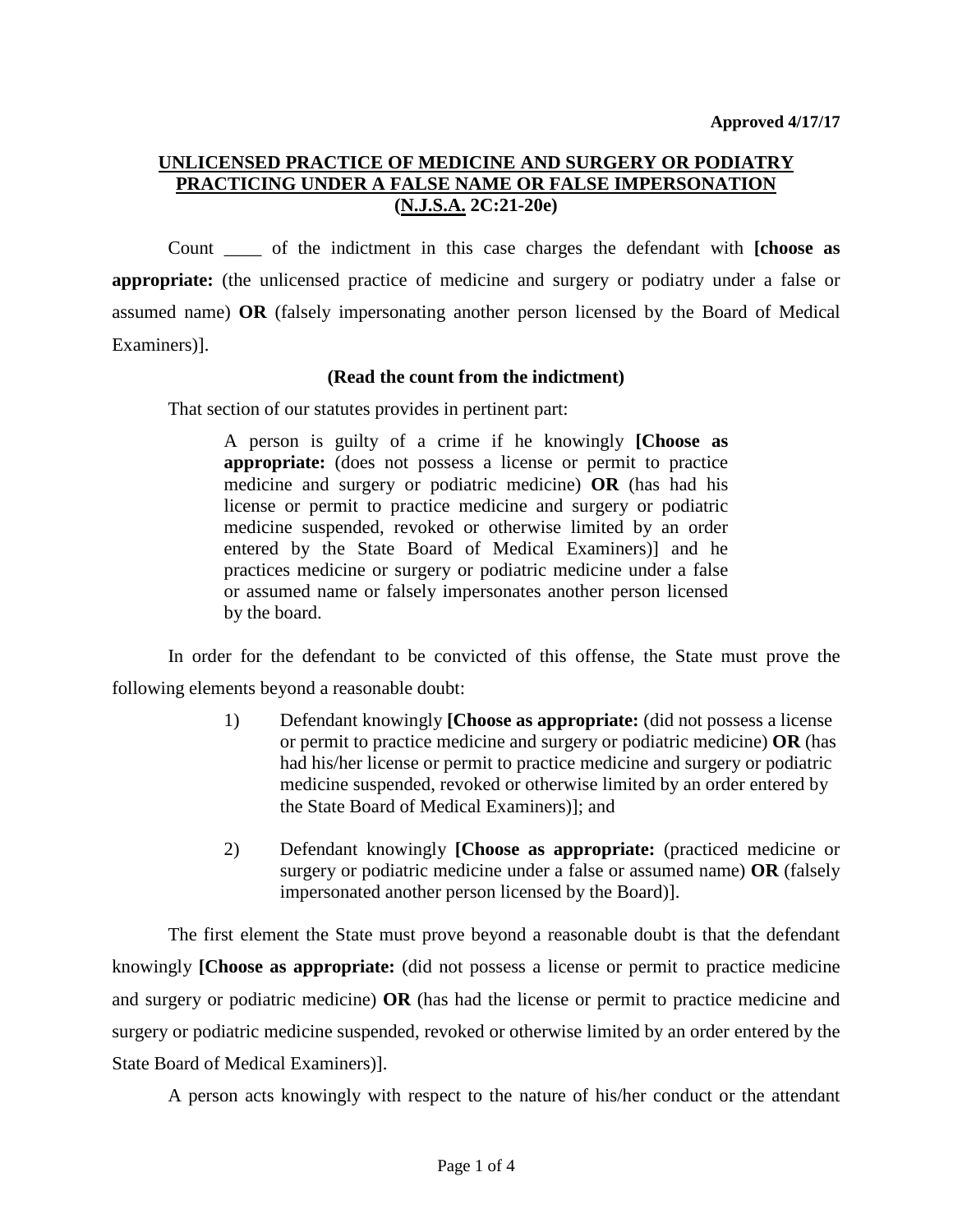#### **UNLICENSED PRACTICE OF MEDICINE AND SURGERY OR PODIATRY - PRACTICING UNDER A FALSE NAME OR FALSE IMPERSONATION N.J.S.A. 2C:21-20e**

circumstances if he/she is aware that his/her conduct is of that nature or that such circumstances exist or if he/she is aware of a high probability of their existence. Knowledge is a condition of the mind that cannot be seen and that can often be determined only from inferences from conduct, words, or acts. A state of mind is rarely susceptible of direct proof but must ordinarily be inferred from the facts. Therefore, it is not necessary that the State produce witnesses to testify that an accused said that he/she had a certain state of mind when he/she engaged in a particular act. It is within your power to find that such proof has been furnished beyond a reasonable doubt by inference, which may arise from the nature of the defendant's acts and conduct, from all that he/she said and did at the particular time and place, and from all surrounding circumstances. The State need not prove it was defendant's intent to obtain a pecuniary benefit, nor to injure or defraud another, but only that defendant acted knowingly as I have defined that term for you.<sup>[1](#page-1-0)</sup>

The second element the State must prove beyond a reasonable doubt is the defendant knowingly **[Choose as appropriate**: (practiced medicine or surgery or podiatric medicine under a false or assumed name) **OR** (falsely impersonated another person licensed by the Board)].

I have already defined "knowingly" for you.Here, the State alleges that the defendant [insert State's theory of the case here]. **[Add, if requested by the defendant**: The defendant claims (insert defendant's theory of the case.)**]**

**[If it is alleged that the defendant practiced medicine or surgery or podiatric medicine under a false or assumed name, charge the following**:

"The practice of medicine and surgery" includes the practice of any branch of medicine and/or surgery,<sup>[2](#page-1-1)</sup> and any method of treatment of human ailment, disease, pain, injury, deformity,

<span id="page-1-0"></span> $\frac{1}{1}$ <sup>1</sup> Cannel, N.J. Criminal Code Annotated, comment on N.J.S.A. 2C:21-20 (2016-2017); see also Morris v. Muller, 113 N.J.L. 46, 49 (E. & A. 1934) ("But it is also the rule that when one holds himself out to the public as having professional skill, and offers his services to those who accept them on that supposition, he is responsible for want of the skill he pretends to, even when his services are rendered gratuitously.")

<span id="page-1-1"></span><sup>2</sup> The court and the parties should be aware that some branches of medicine may have specific definitions within the New Jersey Statutes. See, e.g., N.J.S.A. 54:32E-1b (defining "cosmetic surgery"). Where a statute may provide a more specific definition of the type of medicine at issue in your case, that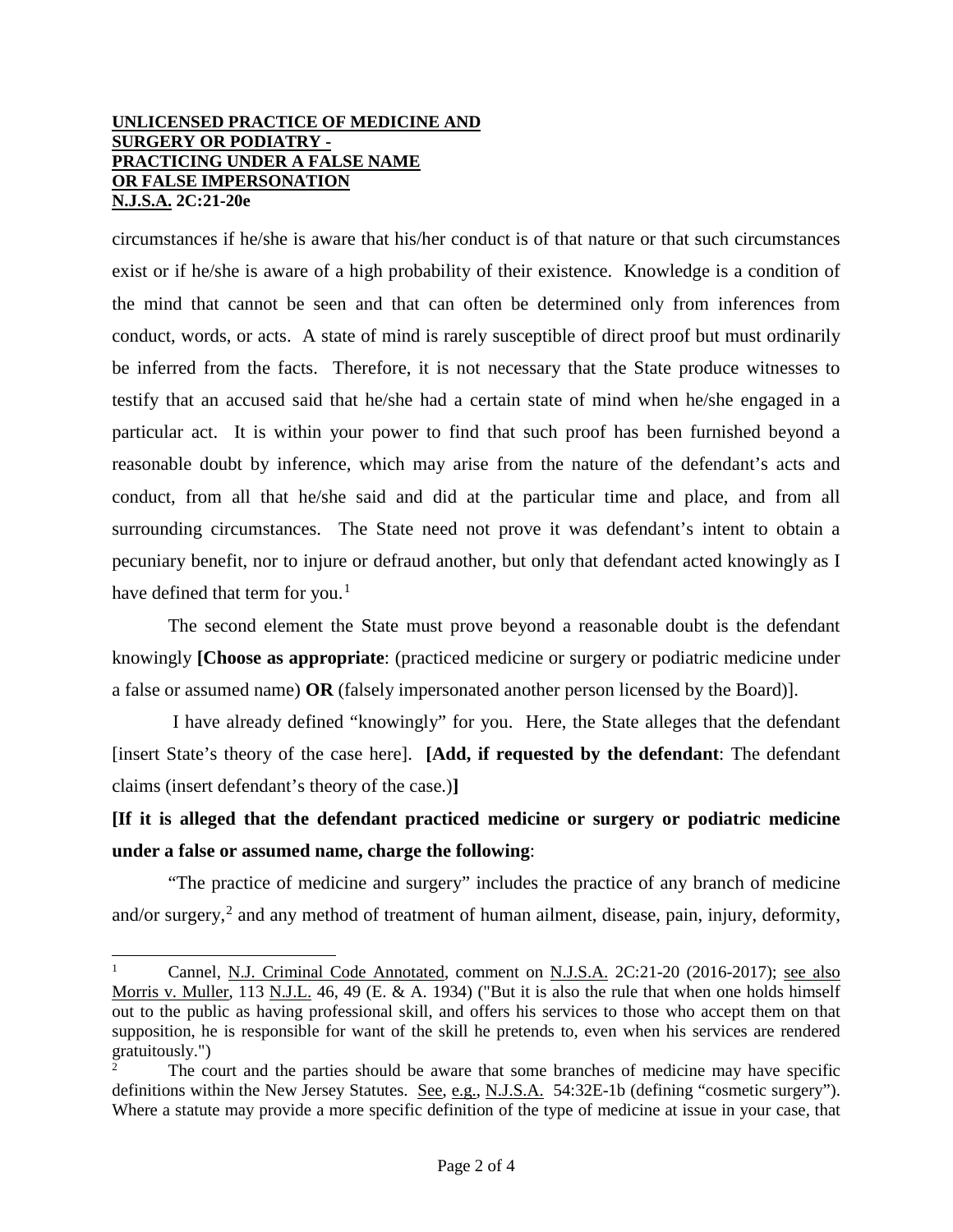#### **UNLICENSED PRACTICE OF MEDICINE AND SURGERY OR PODIATRY - PRACTICING UNDER A FALSE NAME OR FALSE IMPERSONATION N.J.S.A. 2C:21-20e**

mental or physical condition.[3](#page-2-0)

"Podiatric medicine" means the diagnosis or treatment of or the holding out of a right or ability to diagnose or treat any ailment of the human foot or ankle, including local manifestations of systemic diseases as they appear on the lower leg, foot or ankle but not treatment of systemic diseases of any other part of the body, or the holding out of a right or ability to treat the same by any one or more of the following means: local medical, mechanical, surgical, manipulative and physio-therapeutic, including the application of any of the aforementioned means to the lower leg and ankle for the treatment of a foot or ankle ailment. Such means shall not be construed to include the amputation of the leg or foot. $4$ 

The practice of medicine and surgery or podiatric medicine includes conducting a medical examination<sup>[5](#page-2-2)</sup> and rendering a diagnosis. Rendering treatment, however, is not required to establish the defendant engaged in the practice of medicine and surgery or podiatric medicine.<sup>[6](#page-2-3)</sup>

A "false name" is a name that is not the person's legal name, or a name which the person may not lawfully use.

An "assumed name" is an alias, a name that a person has used or is known by.<sup>[7](#page-2-4)</sup>

# **[If it is alleged that the defendant falsely impersonated another person licensed by the Board, charge the following**:

To "impersonate" means to assume the character or appearance of another, or to imitate

 $\overline{a}$ 

definition should be used.

<span id="page-2-1"></span><span id="page-2-0"></span> $\frac{3}{4}$  N.J.S.A. 45:9-5.1.

N.J.S.A. 45:5-7.

<span id="page-2-2"></span>The term "medical examination" is not defined in any New Jersey statute, case or regulation. There is a definition in the Merriam – Webster Medical Dictionary, which defines "medical examination" as "the act or process of inspecting or testing for evidence of disease or abnormality." See [https://www.merriam-webster.com/dictionary/examination#medicalD](https://www.merriam-webster.com/dictionary/examination#medical)ictionary.

<span id="page-2-3"></span><sup>6</sup> See Pinkus v. MacMahon, 129 N.J.L. 367, 368–69 (Sup. Ct. 1943) (holding, under a predecessor statute, that an individual engaged in the unlicensed practice of medicine when he diagnosed ailments and conditions and gave advice as to diet). Pinkus distinguished State Board of Medical Examiners v. Maxwell, 13 N.J. Misc. 855 (Sup. Ct. 1935), where the court held that "preaching the triumph of mind over the ills of the body and the power of the will to drive out disease" did not violate the statute. 7

<span id="page-2-4"></span>Black's Law Dictionary, "Assumed name" and "Alias" at 72, 120 (7th ed.).